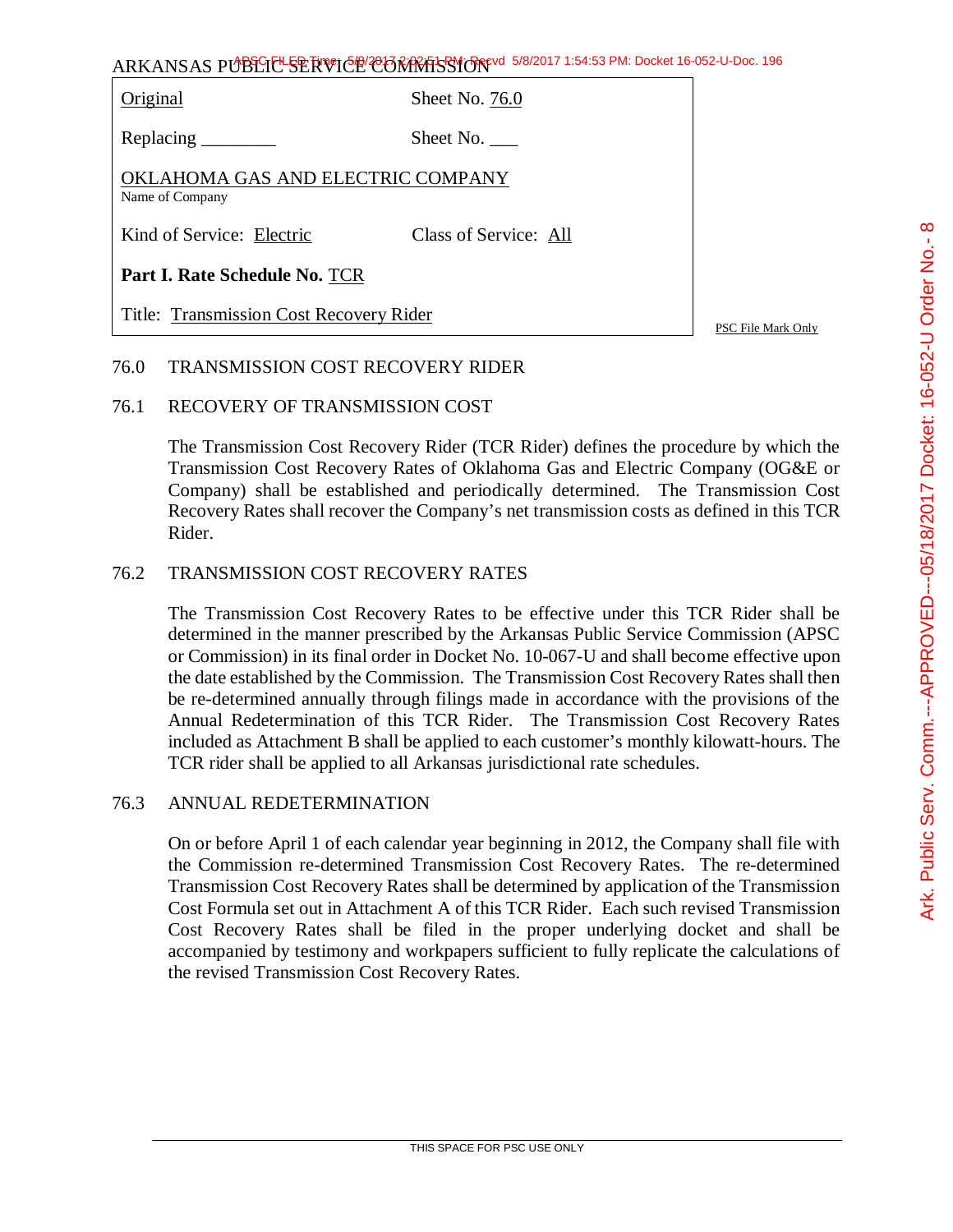| ARKANSAS PUBLICE SERVICE CORRATSSION 5/8/2017 1:54:53 PM: Docket 16-052-U-Doc. 196 |  |
|------------------------------------------------------------------------------------|--|
|------------------------------------------------------------------------------------|--|

| Original                                             | Sheet No. 76.1        |  |  |  |
|------------------------------------------------------|-----------------------|--|--|--|
|                                                      | Sheet No.             |  |  |  |
| OKLAHOMA GAS AND ELECTRIC COMPANY<br>Name of Company |                       |  |  |  |
| Kind of Service: Electric                            | Class of Service: All |  |  |  |
| <b>Part I. Rate Schedule No. TCR</b>                 |                       |  |  |  |
| Title: Transmission Cost Recovery Rider              |                       |  |  |  |

PSC File Mark Only

The re-determined Transmission Cost Recovery Rates shall reflect the Transmission Cost Recovery Period costs together with the true-up adjustment reflecting the over-recovery or under-recovery, of the transmission cost for the 12-month period ended December 31 of the prior calendar year. In support of the re-determined Transmission Cost Recovery Rates, the Company shall secure or create, and subsequently retain, workpapers containing all data needed to replicate its proposed Transmission Cost Recovery Rates.

Staff shall review the filed TCR Rider Rates to verify that the Transmission Cost Formula has been correctly applied and shall notify the Company of any necessary corrections. The Company shall make appropriate changes to correct undisputed errors identified by the Staff in its review. Any disputed issues arising out of the Staff review are to be resolved by the Commission after notice and hearing. The re-determined Transmission Cost Recovery Rates included in Attachment B shall be effective upon Commission approval for bills rendered on and after the first billing cycle of June of the filing year and shall remain in effect for twelve (12) months.

# 76.4 ADJUSTMENTS

If prior to the annual redetermination of the Transmission Cost Recovery Rates APSC General Staff or the Company becomes aware of an event that is reasonably expected to occur and/or has occurred which will materially impact the Company's transmission costs, either the Staff or the Company may propose an adjustment to the Transmission Cost Rate Formula set out in Attachment A of this TCR Rider.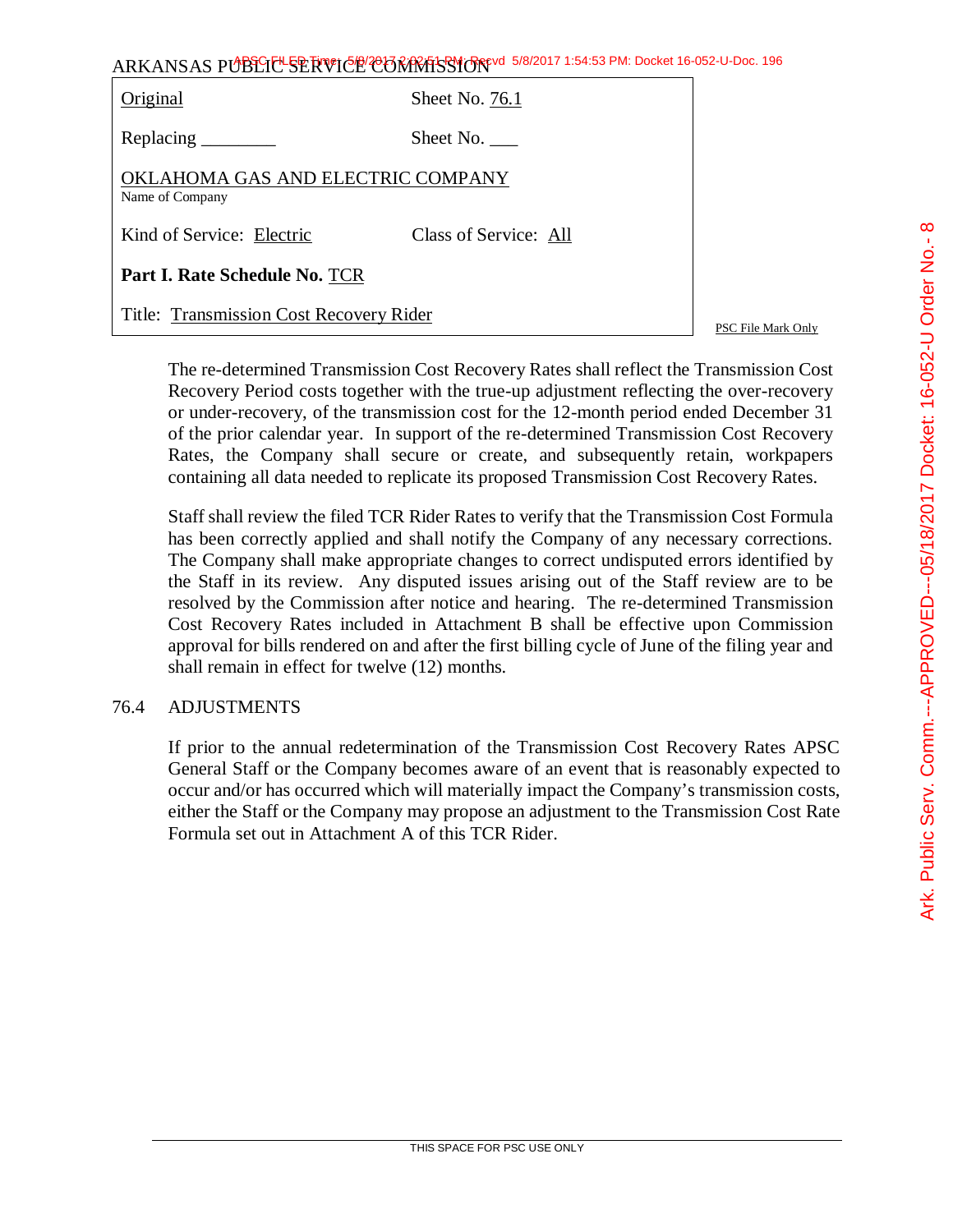ARKANSAS PUBLIC SERVICE COMMISSION 5/8/2017 1:54:53 PM: Docket 16-052-U-Doc. 196

Original Sheet No. 76.2

Replacing Sheet No.

OKLAHOMA GAS AND ELECTRIC COMPANY Name of Company

Kind of Service: Electric Class of Service: All

**Part I. Rate Schedule No.** TCR

Title: Transmission Cost Recovery Rider

PSC File Mark Only

# **ATTACHMENT A**

- 76.5 TRANSMISSION COST FORMULA
	- $TCRF =$  Transmission Cost Recovery Factor = TCR  $\div$  PES
	- $TCR = TUA + (TCRP*TAF) TR (6)$
	- Where:  $TUA = True-up$  Adjustment for the Transmission Cost Period  $(1)$ 
		- TCRP = Proposed Transmission Cost for the Transmission Cost Recovery Period as defined below (2) (5)
		- TAF = Jurisdictional SPP Transmission Demand Cost Allocation factor most recently approved by the Commission in a rate case or Formula Rate Plan filing

$$
TUA = (TC * TAF) - (RR - PTU) - TR
$$

Where:  $TC = Transmission Cost for the Transmission Cost Period$ 

 $TC = (TA + TB)$ 

- Where:  $TA = Actual$  SPP charges under SPP Schedule  $1A T$ ariff Administration Service for the Transmission Cost Period
	- TB = Actual SPP charges under SPP Schedule 11 Base Plan Charge for the Transmission Cost Period

 $RR =$  Revenue under the TCR Rider for the Transmission Cost Period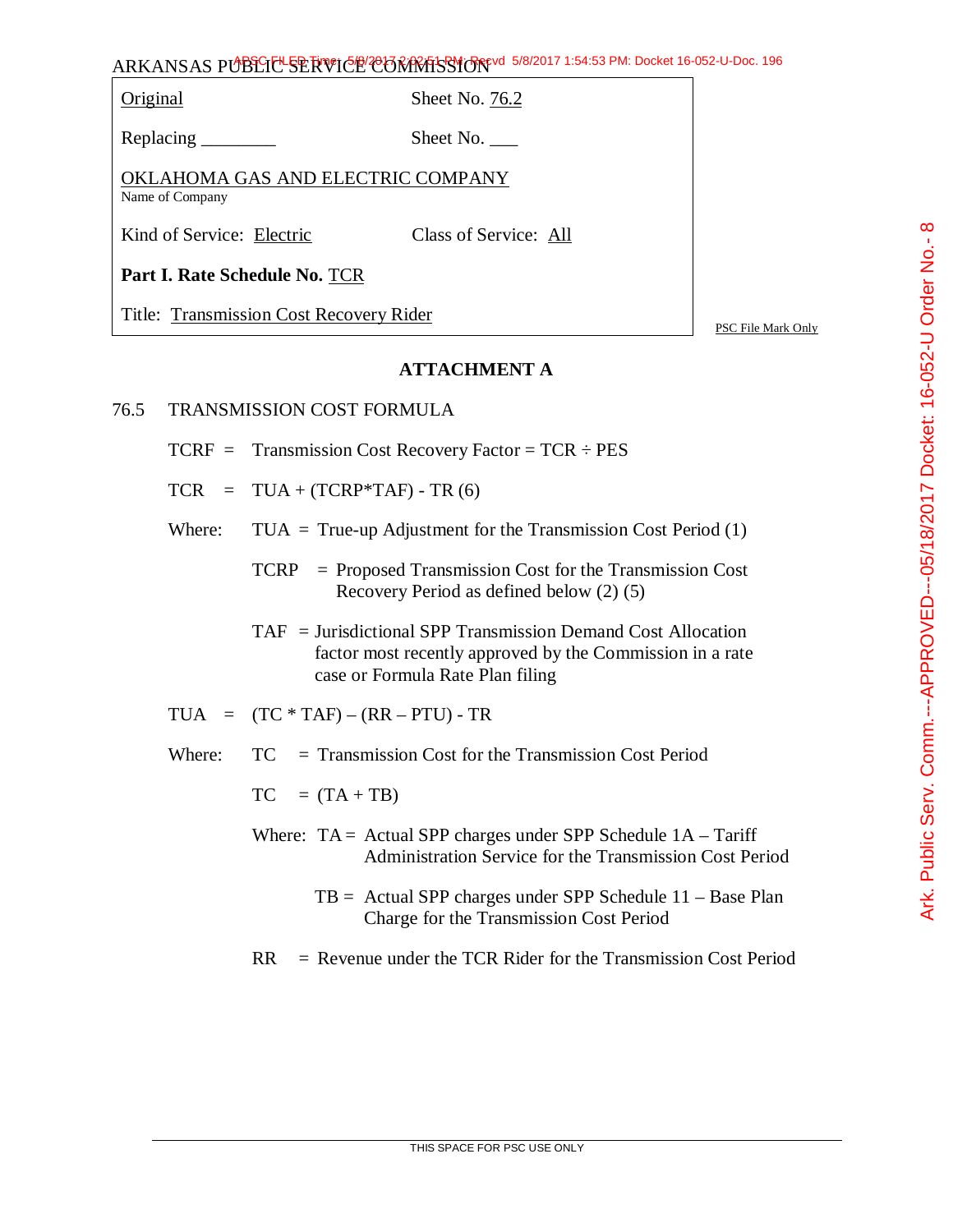| ARKANSAS PUBLICE SERVICE CONTRASSION 5/8/2017 1:54:53 PM: Docket 16-052-U-Doc. 196 |  |
|------------------------------------------------------------------------------------|--|
|                                                                                    |  |

| Original                                             | Sheet No. 76.3        |  |  |
|------------------------------------------------------|-----------------------|--|--|
| Replacing                                            | Sheet No.             |  |  |
| OKLAHOMA GAS AND ELECTRIC COMPANY<br>Name of Company |                       |  |  |
| Kind of Service: Electric                            | Class of Service: All |  |  |
| <b>Part I. Rate Schedule No. TCR</b>                 |                       |  |  |
| Title: Transmission Cost Recovery Rider              |                       |  |  |

PSC File Mark Only

- PTU = Prior period true-up adjustment applicable for the Transmission Cost Period (3)
- $TR = The Arkansas$  jurisdictional SPP Point-To-Point (PTP) Revenues received in the Transmission Cost Period associated with SPP Schedule 1 – Scheduling, System Control and Dispatch Service, SPP Schedule 7 – Long-Term Firm and Short-Term Firm PTP Transmission Service, SPP Schedule 8 Non-Firm PTP Transmission Service, and SPP Schedule 11 Base Plan Upgrade PTP equal to a minimum of the pro forma year Arkansas jurisdictional PTP Revenues of \$671,668 plus any revenue in excess of the <u>pro forma</u> year level. (4)
- PTC = Proposed Transmission Cost (5)
- PTC =  $(TA + TB) (5)$
- PES = Projected energy sales (kWh) by rate class and service level subject to this TCR Rider for the projected Transmission Cost Period.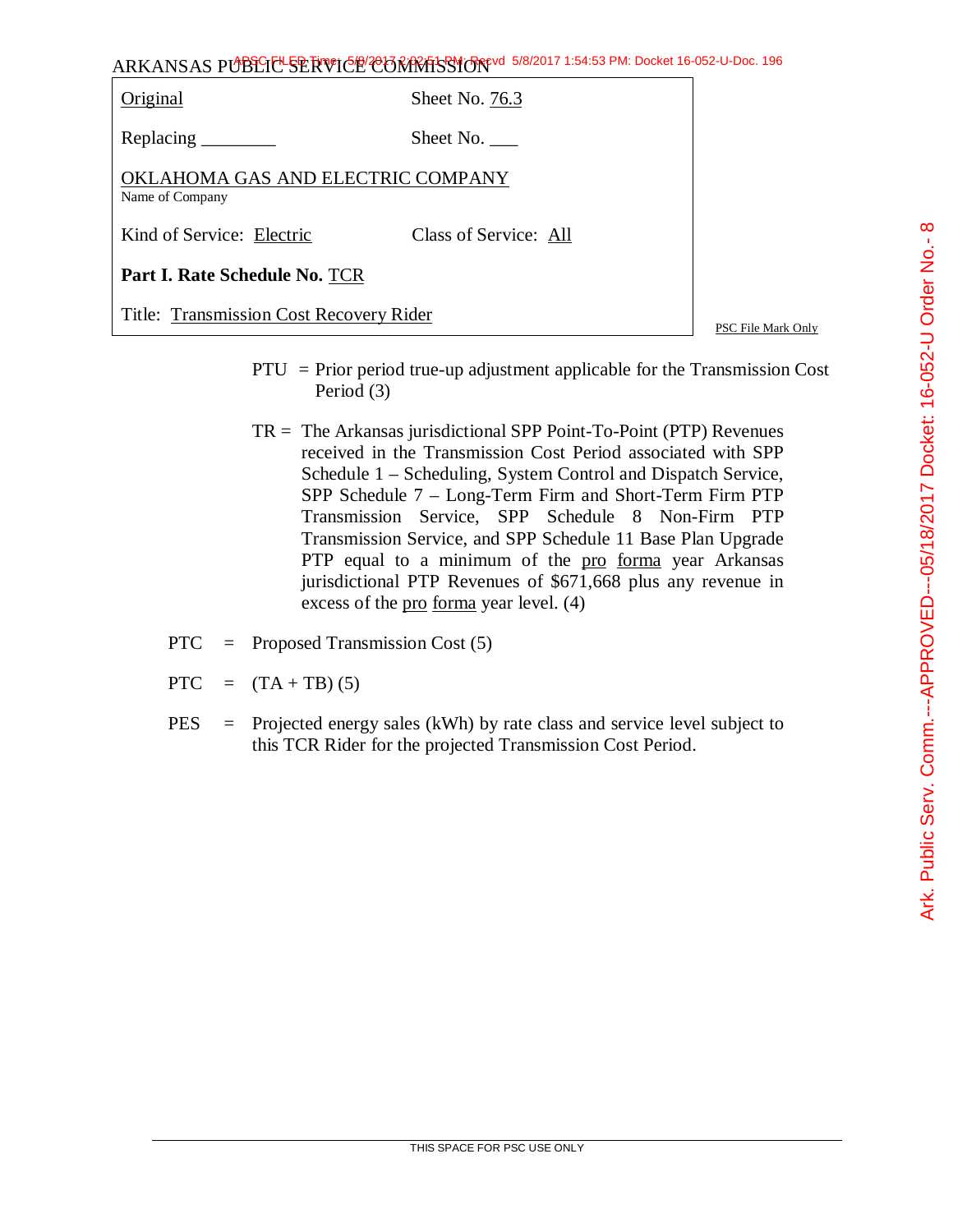#### APSC FILED Time: 5/25/2017 8:08:46 AM: Recvd 5/25/2017 8:08:08 AM: Docket 16-052-U-Doc. 203

### ARKANSAS PUBLIC SERVICE COMMISSION

| 1 <sup>st</sup> Revised                              | Sheet No. 76.4        |  |  |
|------------------------------------------------------|-----------------------|--|--|
|                                                      | Sheet No.             |  |  |
| OKLAHOMA GAS AND ELECTRIC COMPANY<br>Name of Company |                       |  |  |
| Kind of Service: Electric                            | Class of Service: All |  |  |
| Part I. Rate Schedule No. TCR                        |                       |  |  |
| Title: Transmission Cost Recovery Rider              |                       |  |  |

PSC File Mark Only

### 76.6 NOTES TO FORMULA

- (1) The Transmission Cost Period is the calendar year immediately preceding the filing year.
- (2) The Transmission Cost Recovery Period is the twelve month period commencing on June 1 of the filing year.
- (3) The value of PTU for the then current Transmission Cost Period shall be equal to the True-up Adjustment (TUA) from the prior year TCR Rider. The PTU will be zero for the April 2012 initial TCR filing.
- (4) The Arkansas jurisdictional portion of PTP revenue shall be calculated as the Total Company Southwest Power Pool PTP Revenue during the Transmission Cost Period multiplied by an Arkansas jurisdictional allocation factor adjusted to remove load for wholesale customers directly billed by the SPP and shall equal a minimum of the proforma year level of Arkansas jurisdictional PTP Revenues of \$671,668 plus any revenue in excess of the pro forma year level.
- (5) Should there be unusual circumstances associated with any Transmission Cost Recovery Period either the Company or Staff may propose use of a Proposed Transmission Cost different from that defined by this formula.
- (6) The TCR shall be allocated to the associated retail rate classes based on the class transmission allocators approved in OG&E's most recent general rate filing. The cost allocated to the retail rate classes shall be recovered through an energy rate adder determined by dividing such allocated cost by the forecasted sales for each rate class and service level.